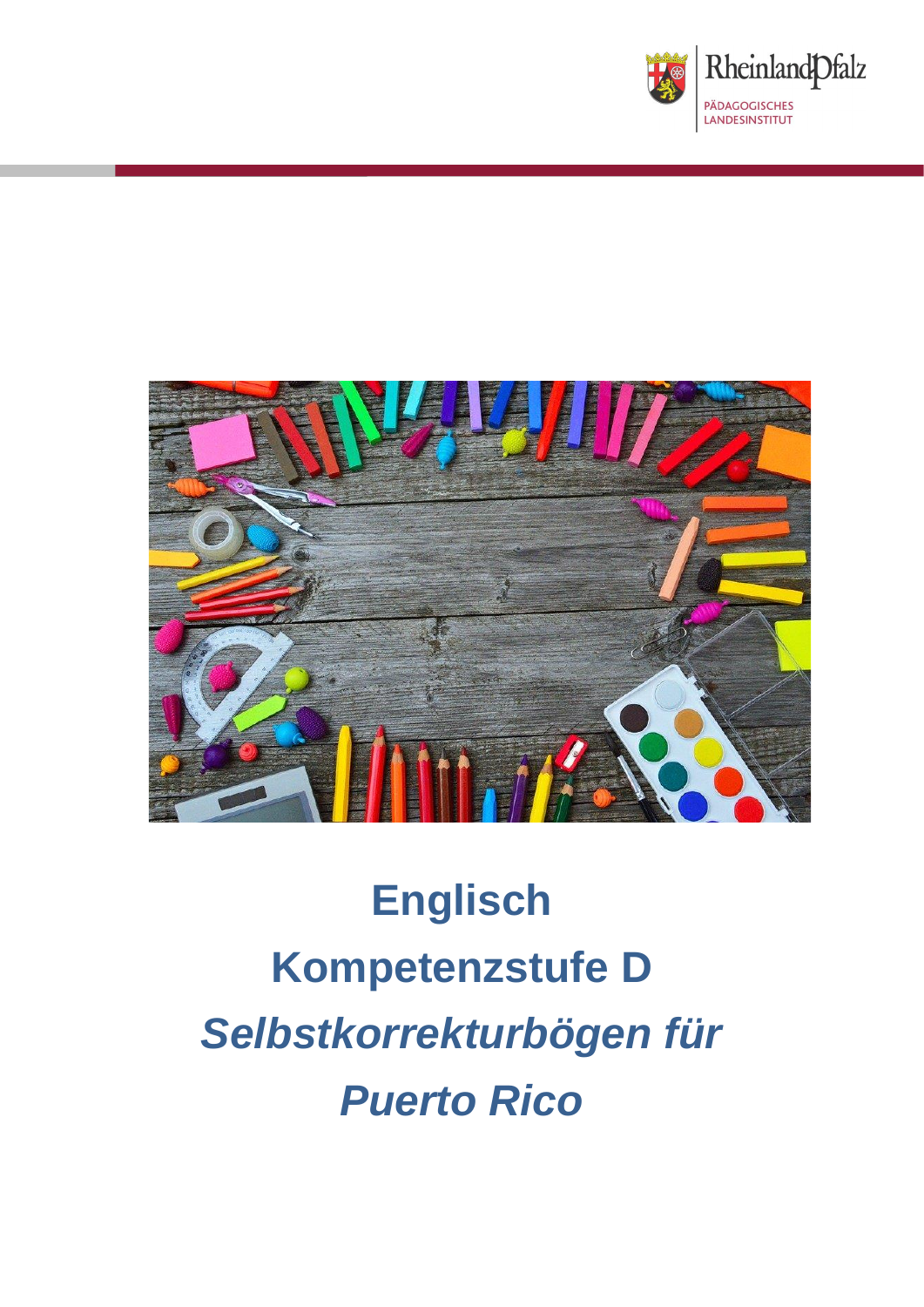

Redaktion am PL und Koordination: Anna Schönbach (PL)

Übungen erstellt von Dr. Ute Ritzenhofen (PL)

Layout: Tosca Michelle Satcher (PL).

Bilder: Wikimedia Creative Commons, Pixabay,

# **Liebe Schülerinnen und Schüler, sehr geehrte Kursleiterinnen und Kursleiter,**

# **Herzlich willkommen zur** *Autumn School English***!**

Die folgenden Seiten enthalten Selbstkorrekturbögen zu den Aufgaben "Puerto Rico".

Nach den Übungen befinden sich eine "Ampel" zur Selbsteinschätzung *Self-assessment.* Schülerinnen und Schüler kreuzen an wie schwer sie die Aufgabe gefunden haben. **BBBBBBBBB** 

Diese sind eventuell hilfreich für ein Gespräch mit den Lehrkräften der Schülerinnen und Schüler. Anschließend, in den letzten 10-15 Minuten der jeweiligen Lerneinheit ist es sinnvoll, die Aufgaben an Hand der

| Self-assessment                                        |  |  |
|--------------------------------------------------------|--|--|
| For me, this task is                                   |  |  |
| $\square$ $\odot$ $\odot$ $\odot$ $\odot$ easy and fun |  |  |
| $\square$ $\odot$ $\odot$ good, but not quite sure     |  |  |
| $\square \otimes$ difficult                            |  |  |

Selbstkorrekturbögen durchzugehen. Diese enthalten wichtige Tipps für die jeweiligen Aufgaben und die Lösungsvorschläge.

Dieser Lösungsvorschlag wurde von der Autorin nur auf Englisch erstellt.

(anschließend folgt in Lösungsvorschlag)

Wir werden uns über Ihre / Eure Rückmeldungen zu der Herbstschule sehr freuen.

Have fun with Puerto Rico in English!

**Das Fremdsprachenteam am Pädagogischen Landesinstitut**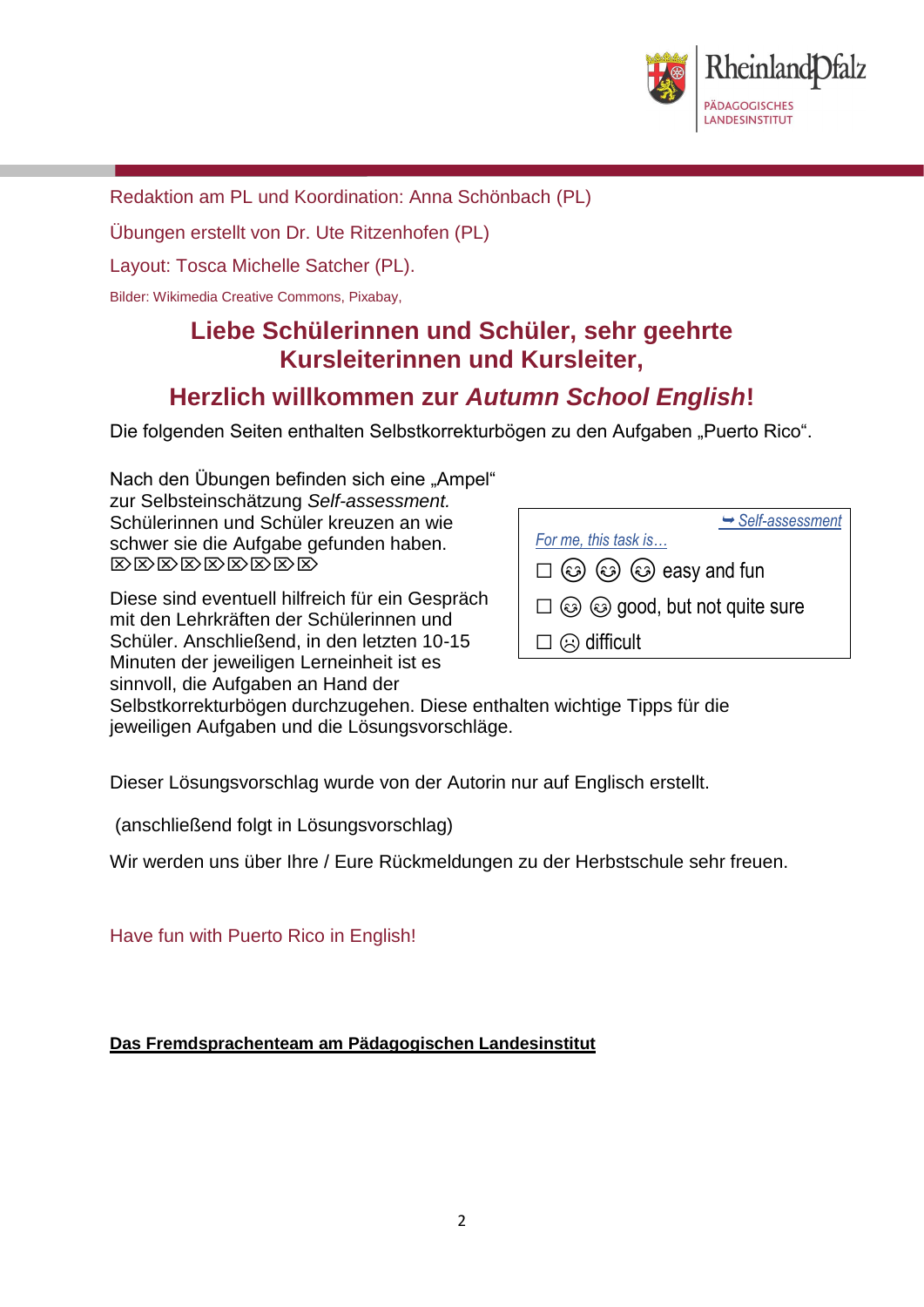

# **Task 1.**

Study the photos. What do they tell us about the places they show.?

#### **Possible notes:**

top two photos:

big city, skyscrapers, New York, Manhattan, Times Square, advertisements, lots of people, cars, taxis, traffic, exciting place

#### bottom two photos:

city with a beach, colorful houses, beach with palm trees, warm climate, sea, holiday destination



Read the following conversation between Mia Rivera and Tom Sanchez, two teenagers who meet at a party in New York City. Underline all the interesting facts you learn about Puerto Rico.

#### **Possible solutions**

*I underlined at least 7 items.*



Match the following terms with the correct definitions. If you are not sure about a word, find it in the text and re-read the whole sentence in which it is used. The context can help you to understand what it means.

#### **Solutions: a13, b11, c9, d5, e2, f14, g8, h1, i6, j10, k12, l4, m7, n3**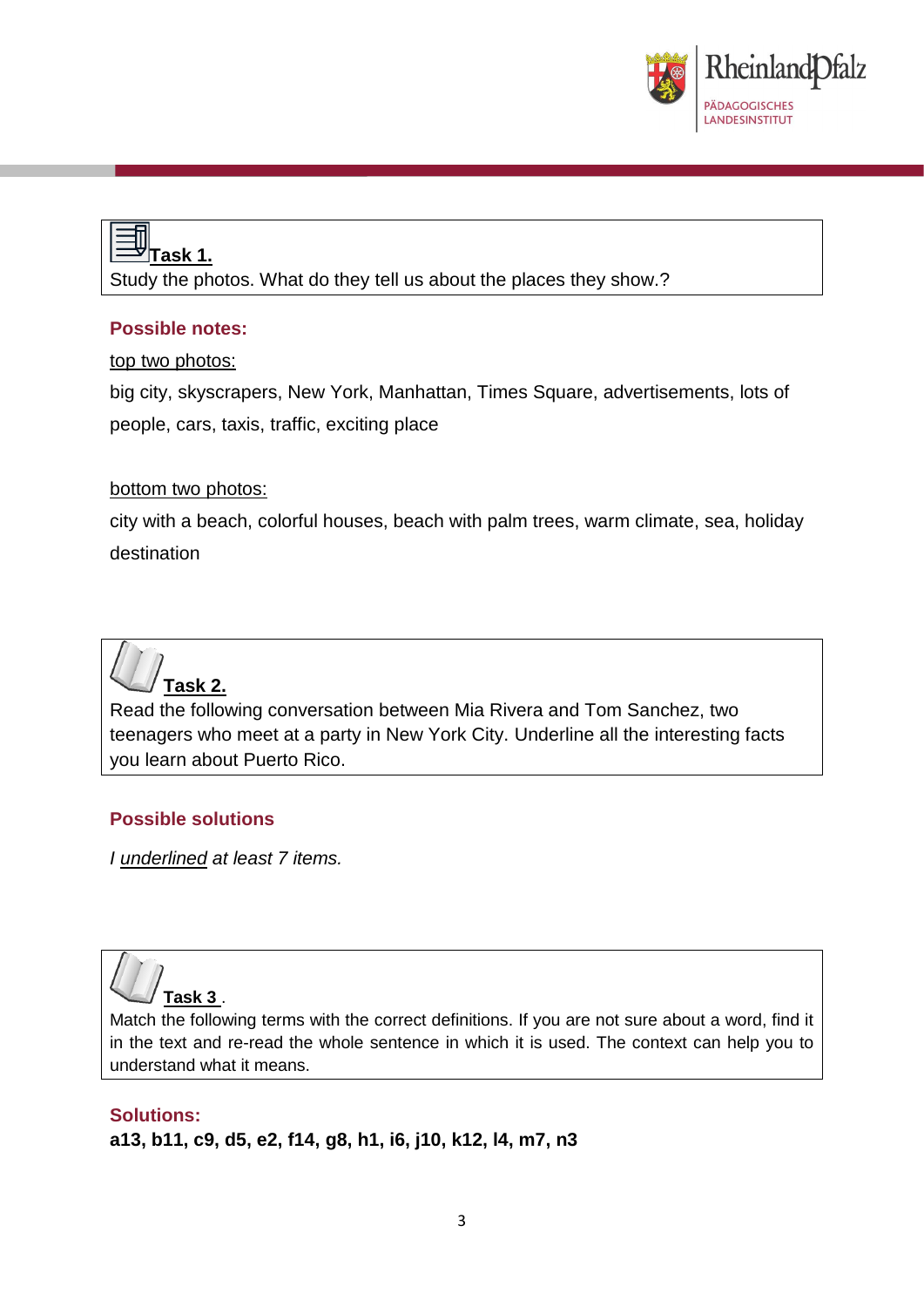

# **Task 4.** Compare Mia and Tom by completing the tasks a), b) c), d).

#### **Possible solutions. Other answers are possible too.**

a)

- ✓ from San Juan, Puerto Rico
- $\checkmark$  visiting her cousin in New York
- $\checkmark$  thinks about moving to America to go to college

#### b)

- $\checkmark$  one of Lisa's classmates
- $\checkmark$  has ancestors from Puerto Rico, Ireland, and Scotland
- $\checkmark$  has never been to Puerto Rico

#### c)

- $\checkmark$  both teenagers who go to school
- $\checkmark$  both were invited to Lisa's party
- $\checkmark$  both like beaches

#### d)

- $\checkmark$  Mia speaks Spanish and English, Tom only English
- $\checkmark$  Mia is well-informed about Puerto Rico, Tom is not
- $\checkmark$  Tom goes to school in East Harlem, Mia in San Juan